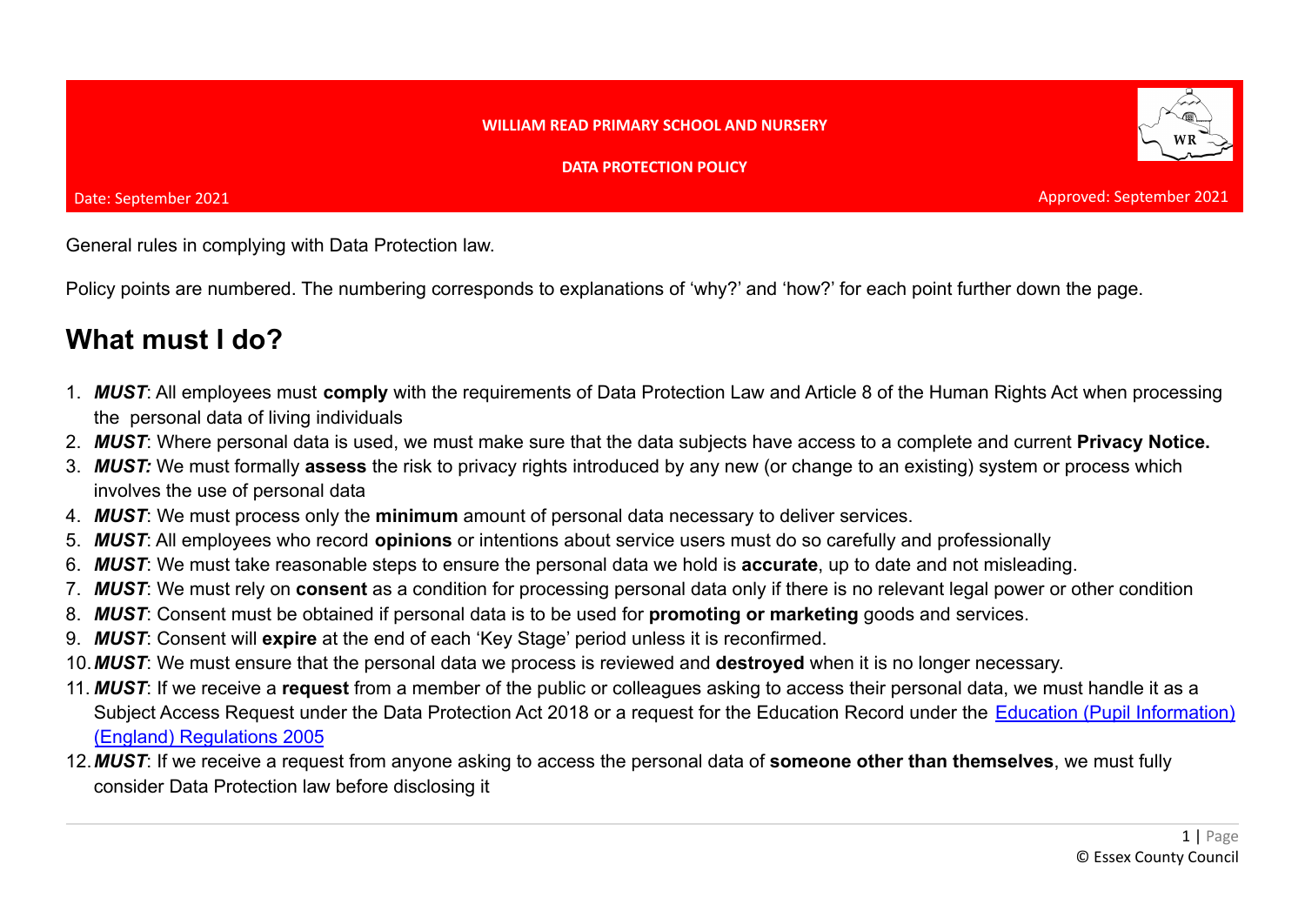- 13.*MUST*: When someone contacts us requesting we change the way we are processing their personal data, we must consider their **rights** under Data Protection law.
- 14.*MUST NOT*: You must not access personal data which you have **no right to view**
- 15.*MUST*: You must follow system user **guidance** or other formal processes which are in place to ensure that only those with a business need to access personal data are able to do so
- 16.*MUST*: You must **share** personal data with external bodies who request it only if there is a current agreement in place to do so or it is approved by the Data Protection Officer or SIRO.
- 17.*MUST*: Where the content of telephone calls, emails, internet activity and video images of employees and the public is **recorded, monitored and disclosed** this must be done in compliance with the law and the regulator's Code of Practice.
- 18.*MUST*: All employees must be **trained** to an appropriate level, based on their roles and responsibilities, to be able to handle personal data securely. This training must be regularly refreshed to ensure knowledge remains current.
- 19.*MUST*: When using **'data matching'** techniques, this must only be done for specific purposes in line with formal codes of practice, informing service users of the details, their legal rights and getting their consent where appropriate.
- 20.*MUST*: We must pay an annual [Data Protection Fee](https://ico.org.uk/for-organisations/data-protection-fee/)
- 21.*MUST:* Where personal data needs to be anonymised or pseudonymised, for example for **research purposes**, we must follow the relevant procedure
- 22.*MUST NOT*: You must not **share** any personal data held by us with an individual or organisation based in any country outside of the United Kingdom without seeking advice from the SIRO or Data Protection Officer
- 23.*MUST*: We must identify **Special Categories** of personal data and make sure it is handled with appropriate security and only accessible to authorised persons
- 24.*MUST*: When **sending** Special Category data to an external person or organisation, it should be marked as "OFFICIAL-SENSITIVE" and where possible, sent by a secure method

# **Why must I do it?**

- 1. To comply with legislation
- 2. To comply with Data Protection legislation which requires us to make the data subject aware of how we will handle their personal data
- 3. To ensure that the rights of the Data Subject are protected in any proposed new activity or change to an existing one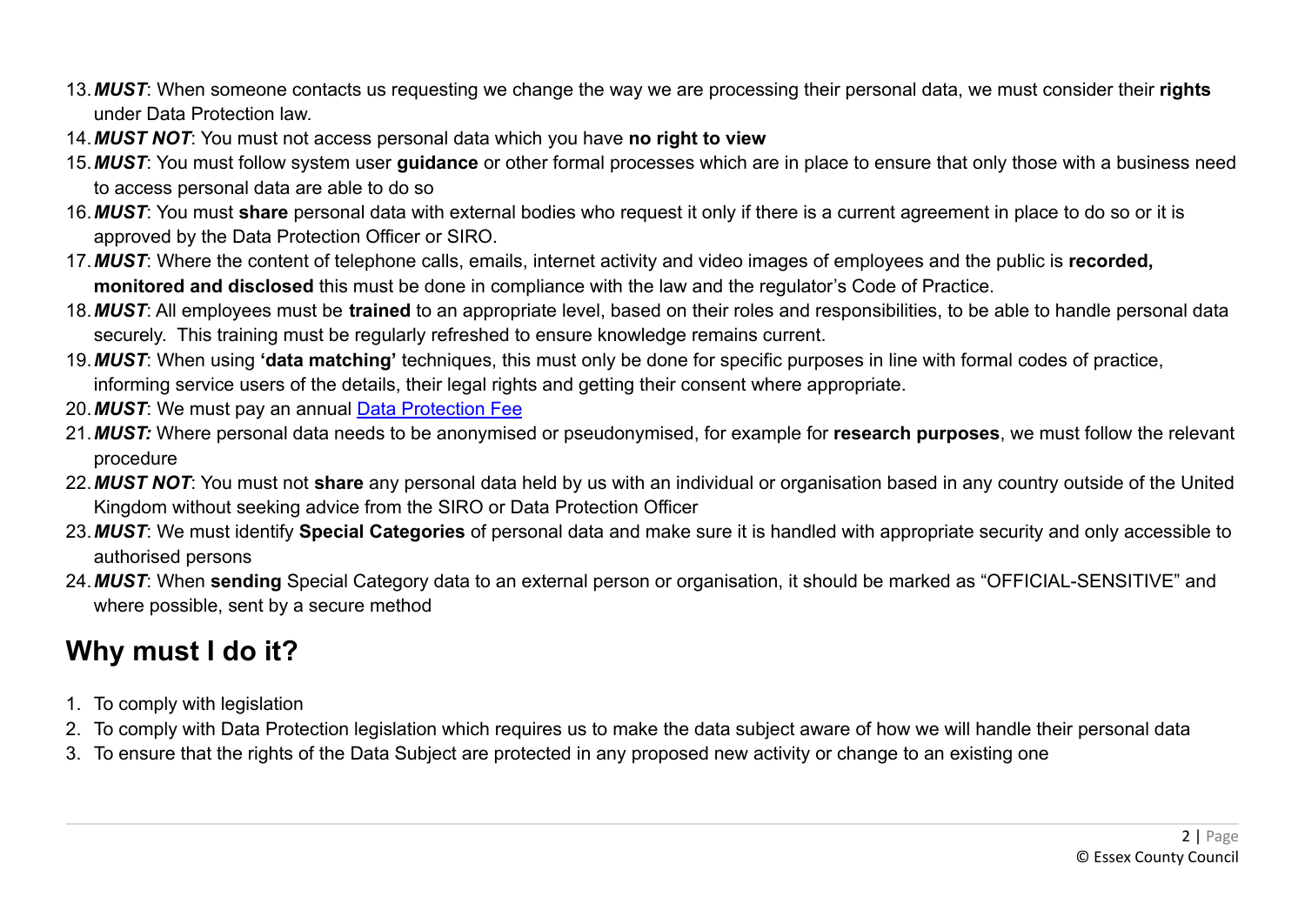- 4. The law states that we must only process the minimum amount of information needed to carry out our business purpose. It is not acceptable to hold information on the basis that it might possibly be useful in the future without a view of how it will be used. Changes in circumstances or failure to keep the information up to date may mean that information that was originally adequate becomes inadequate.
- 5. To maintain professional standards and to assist in defending the validity of such comments if the data subject exercises their rights to ask us to amend or delete their personal data if they feel it to be inaccurate.
- 6. To comply with a principle of Data Protection law
- 7. To comply with Data Protection law. Where processing does not rely on a legal condition other than consent
- 8. When using personal data for marketing and promoting services it is unlikely that any lawful condition other than consent would apply.
- 9. Consent can only be valid for a reasonable period of time.
- 10.To comply with a principle of Data Protection law.
- 11. To comply with the right to access personal data
- 12.To comply with a principle of Data Protection law.
- 13.To comply with the rights of the Data Subject under Data Protection law
- 14.Personal data must be protected by effective security controls to ensure that only those with approved business need to access the data can do so
- 15.Personal data must be protected by effective security controls to ensure that only those with approved business need to access the data can do so
- 16.To comply with the legal requirements to keep personal secure but also to ensure that where there are legal grounds to share information in a managed way that this is done correctly.
- 17.The law permits organisations to hold such data in order to measure the quality of services being provided, to record consent etc. In certain circumstances recordings may be accessed e.g. to investigate alleged criminal activity or breaches of Organisation policy etc.
- 18.To comply with a principle in Data Protection law, regulatory guidance and the Data Protection Officer governance requirements.
- 19.To comply with the Data Subject's rights
- 20.This is a regulatory requirement
- 21.Where personal data is used for research purposes, the processing of the data can be legitimised by provisions within Data Protection law
- 22.To comply with the right of the Data Subject to have equivalent legal safeguards in place over their data in another country as they would here. Personal data transferred overseas (including hosted solutions) must be securely handled under the same or substantially similar provisions that exist under the Data Protection Act.
- 23.To comply with Article 9 of GDPR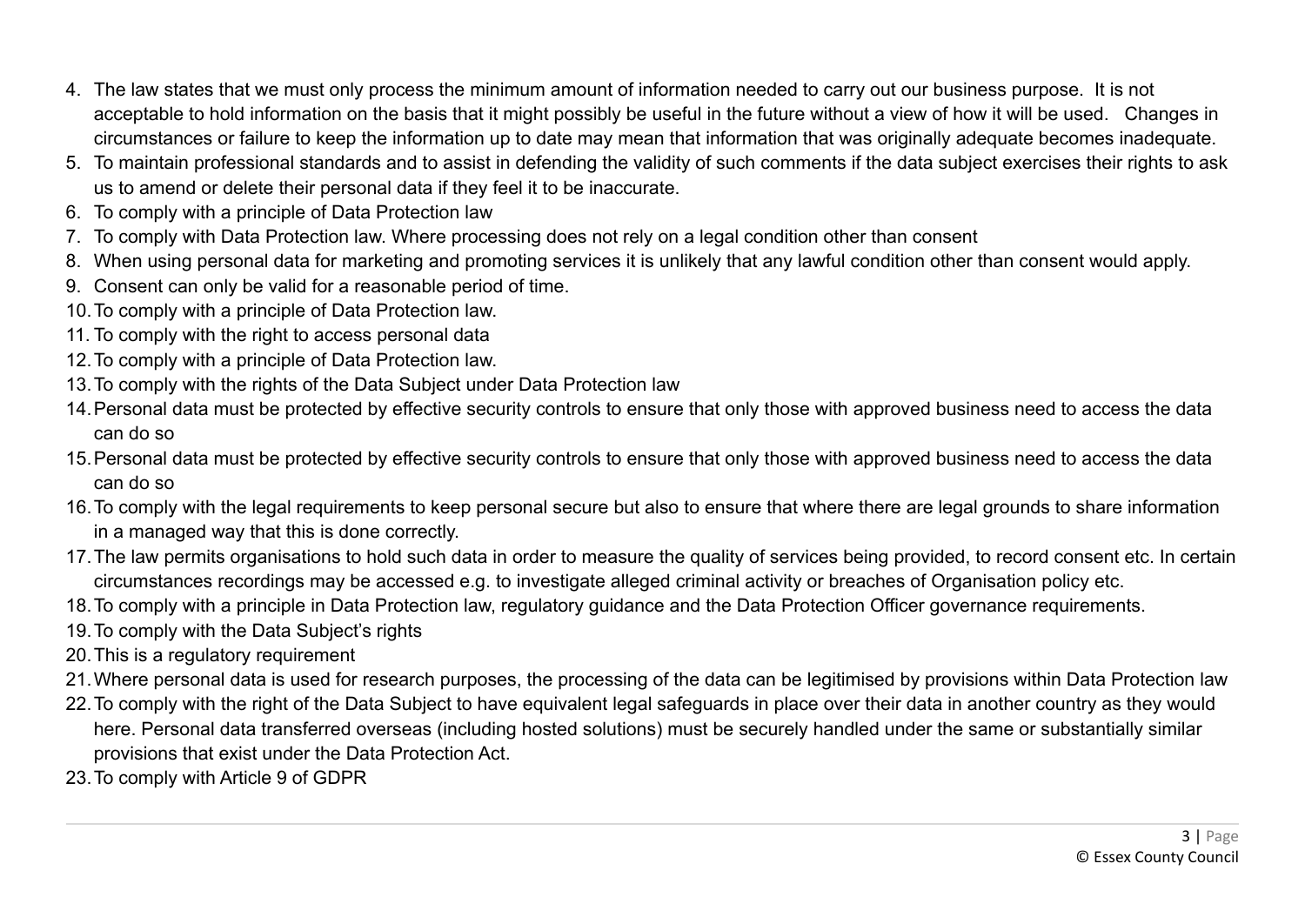24.To comply with Article 9 of GDPR and comply with a principle of Data Protection law requiring personal data is processed with appropriate security measures

## **How must I do it?**

- 1. By following the points in this policy
- 2. By approving and reviewing a compliant privacy notice in line with the Privacy Notice Procedure and making it available to the data subjects
- 3. By completing and approving a Privacy Impact Assessment, or Data Protection Impact Assessment where the processing is 'high risk' to the rights of the data subjects.
- 4. By ensuring that the means we use to gather personal data (such as forms etc.) only ask for the information that is required in order to deliver the service.
- 5. By considering that anything committed to record about an individual may be accessible by that individual in the future or challenged over its accuracy.
- 6. For example, there should be at least an annual check of the currency of data held about service users and whenever contact is re-established with a service user, you should check that the information you hold about them is still correct.
- 7. By following the points in the Consent Procedure
- 8. By following the points in the Consent Procedure
- 9. By following the points in the Consent Procedure. Parents/ Guardians of pupils in the last year of a key stage should expect a communication to ask them to refresh their consents. If they do not respond ahead of a deadline date then consent should be assumed to be no longer valid.
- 10.By following the points in the Records Management Policy. We must review personal data regularly and delete information which is no longer required; although we must take account of statutory and recommended minimum retention periods. Subject to certain conditions, the law allows us to keep indefinitely personal data processed only for historical, statistical or research purposes. The Retention Schedule will give quidance in these areas.
- 11. By following the points in the Statutory Requests for Information Policy. We must be aware that data subjects can ask others to make a request on their behalf. There must be evidence of consent provided by the Data Subject to support this.
- 12.By following the points in the Statutory Requests for Information Policy. Such requests would typically be managed under the Freedom of Information Act (if from a member of the public) or under Data Protection or Justice law if for a criminal investigation, however the decision whether or not to disclose someone's personal data to a third party must satisfy the requirements of Data Protection law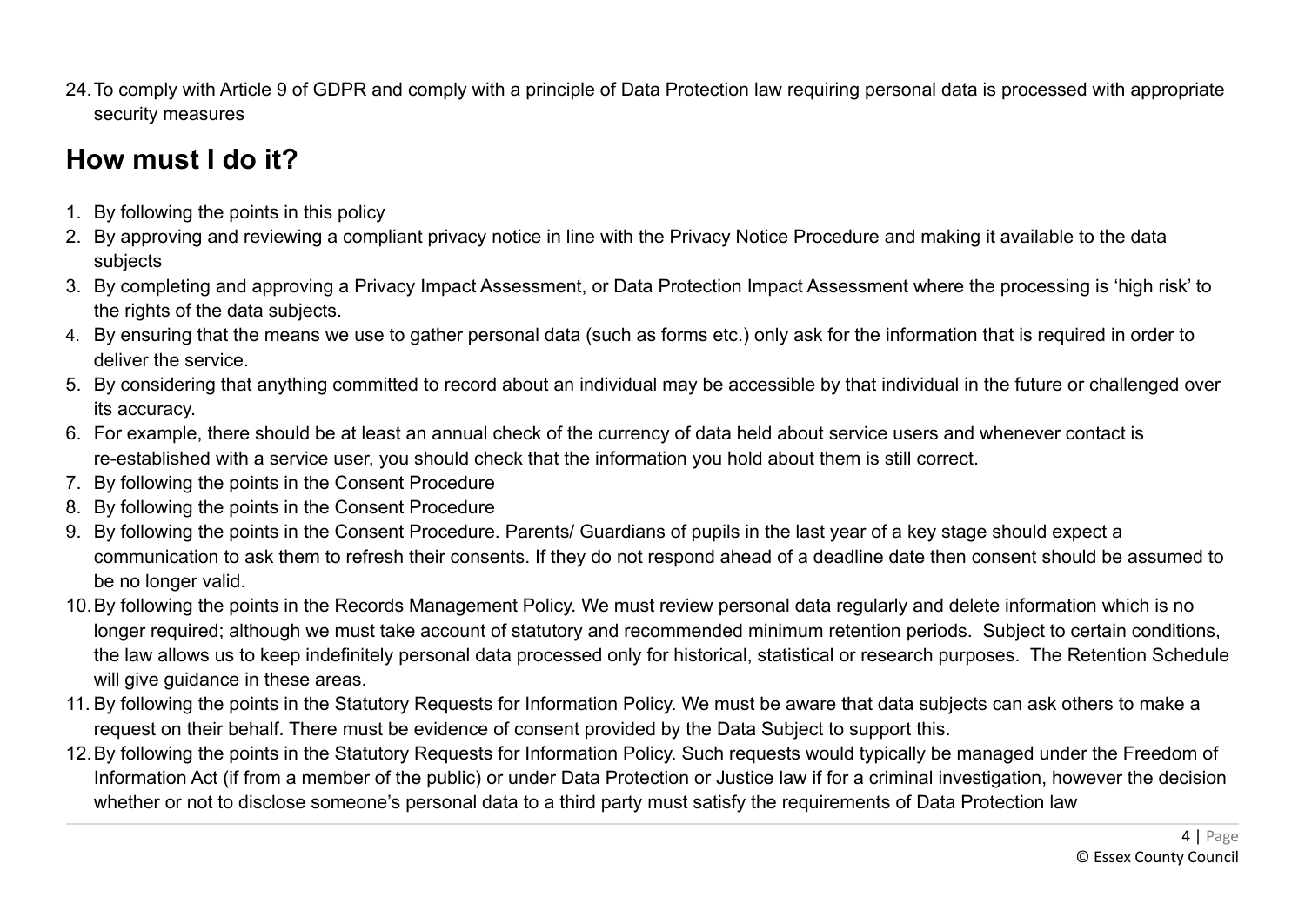- 13.By reviewing the impact of any requested change on any statutory duty being fulfilled by the Organisation.
- 14.By being aware through training and guidance from your manager on what information is appropriate for you to access to do your job. Systems and other data storage must be designed to protect access to personal data. You must inform your manager if you have access to data which you suspect you are not entitled to view.
- 15.By ensuring appropriate security controls are in place and rules to support those controls are followed. The following should be in place:
	- technical methods, such as encryption, password protection of systems, restricting access to network folders;
	- physical measures, such as locking cabinets, keeping equipment like laptops out of sight, ensuring buildings are physically secure; and
	- organisational measures, such as:
		- o Providing appropriate induction and training so that staff know what is expected of them
		- o Taking reasonable steps to ensure the reliability of staff that access personal data, for example, by the use of Disclosure and Barring Service (DBS) checks.
		- o Making sure that passwords are kept secure, forced to be changed after an agreed period and are never shared
- 16.Consult your manager, any procedure guidance or any library of sharing agreements managed by the Organisation. Consult the Data Protection Officer or SIRO in one-off cases of sharing.
- 17.By ensuring that employees and members of the public are fully aware of what personal data is being recorded about them and why, and it what circumstances that data may be used. Operation of overt surveillance equipment such as CCTV must always be done in line with relevant codes of practice captured in the Surveillance Management Procedure. Any covert surveillance must be done in line with the provisions in the Investigatory Powers Act (2016)
- 18.By completing compulsory training courses relevant to your role. Records will be kept of induction training and annual refresher training. Training content for each role will be determined by feedback on current training methods and the outcome of investigating security incidents. This will be reviewed frequently.
- 19.By ensuring an Impact Assessment has been approved for the activity
- 20.The payment must be made annually to the ICO
- 21.Follow the guidance in the Data Minimisation Procedure
- 22.Consult the Data Protection Officer over any proposed sharing outside of the UK. If you are a manager who is proposing a change to or implementing a new system which may involve the hosting of personal data in a nation outside the UK, this must be first assessed by a Privacy Impact Assessment, which must be approved by your SIRO and Data Protection Officer
- 23.Special Categories of Personal Data are information revealing *racial or ethnic origin*, *political opinions*, *religious or philosophical beliefs*, or *trade union membership*, and *genetic data*, *biometric data* for the purpose of uniquely identifying an individual, *data concerning health* or *data concerning an individual's sex life or sexual orientation*. Where this data is held it should be stored securely and in a way that access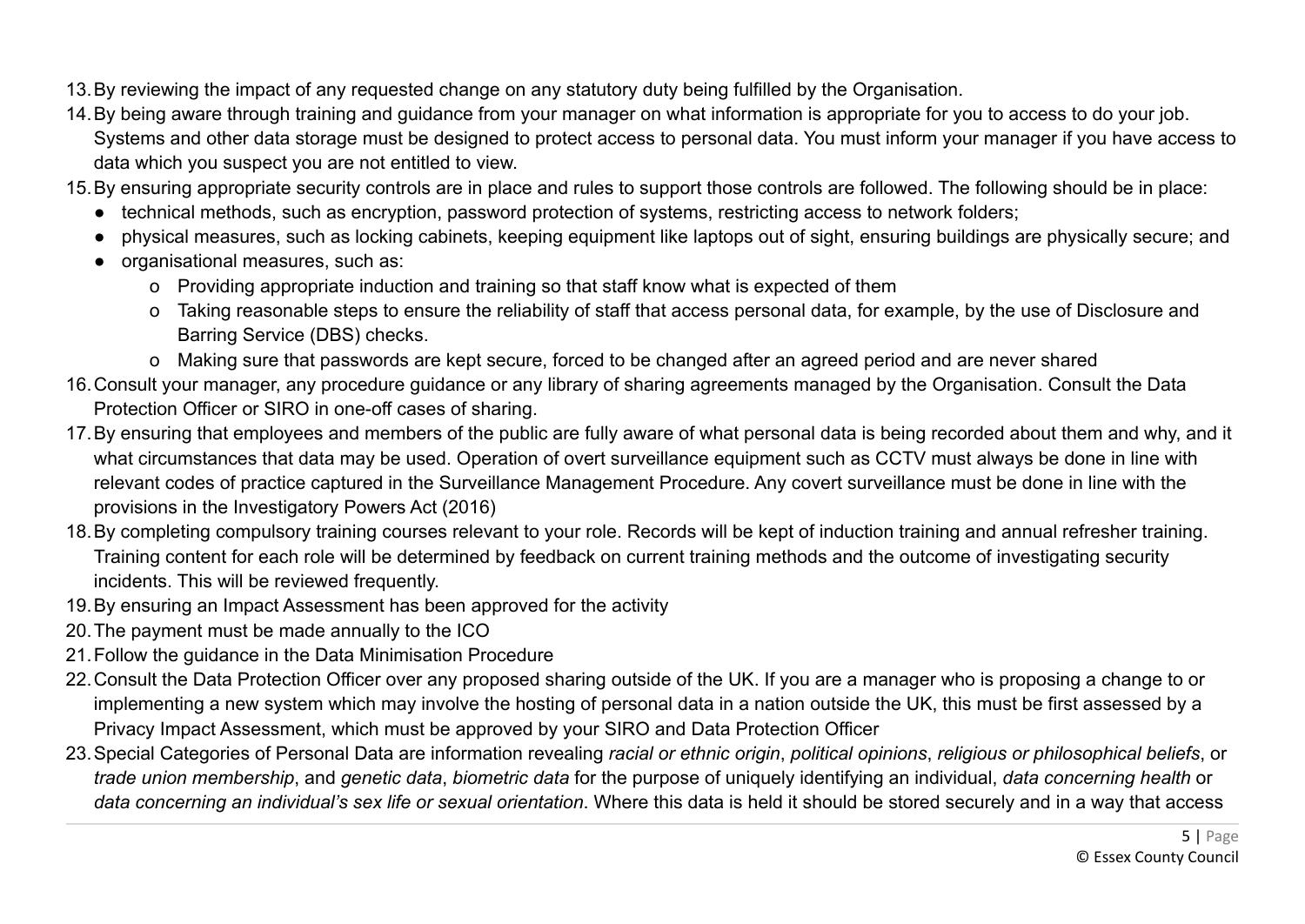is restricted only to those internal staff that have a valid need to access it. It should only be shared externally after verifying that the recipient is entitled to access this data and through secure means.

24.Hard-copy packages must be marked as such by writing on the exterior of the package. Emails should contain the wording in the 'subject' field before the email title. Refer to the Records of Processing Activity document and the register of Data Flows for clear instruction on how you are expected to handle sending the data securely according to the particular activity you are undertaking

## **What if I need to do something against this policy?**

If you believe you have a valid business reason for an exception to these policy points, having read and understood the reasons why they are in place, please raise a formal request by contacting Mr. T. Martinson, Headteacher [admin@williamread.essex.sch.uk](mailto:admin@williamread.essex.sch.uk).

If you believe the policy does not meet your business needs, you may raise this with your Information Champion who, if they agree with your suggestion, may propose a policy change.

## **Document Control**

| Version:       | 6              |
|----------------|----------------|
| Date approved: | September 2021 |
| Approved by:   | Governing Body |
| Next review:   | September 2022 |

## **References**

- Data Protection Act 2018 (including the General Data Protection Regulation 2016
- Article 8, The Human Rights Act 1998
- Education (Pupil Information) (England) Regulations 2005
- Investigatory Powers Act 2016